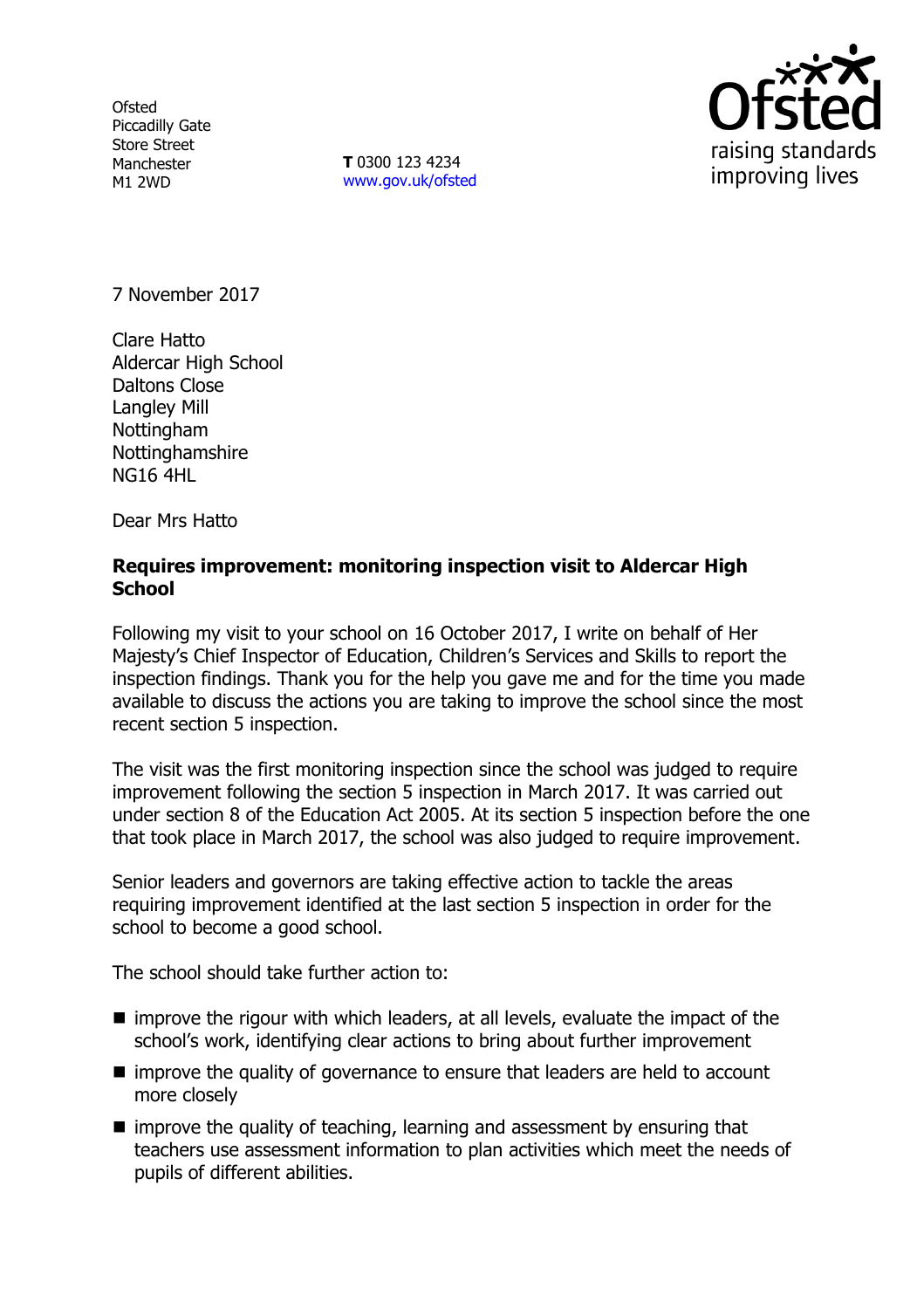

# **Evidence**

During the inspection, I held meetings with you and other senior leaders and members of the governing body. I also spoke by telephone with a representative of the local authority. I met with a group of pupils and also spoke to pupils informally during their lessons. We visited six classes and discussed the strengths and weaknesses observed. I looked at a sample of pupils' books to evaluate the quality of their learning. I scrutinised a variety of other documentation, including action plans, minutes of meetings, monitoring activities and information relating to safeguarding and pupils' progress.

### **Context**

In the last few years, there has been considerable instability in senior leadership at the school. You were appointed in September 2017, becoming the fourth headteacher in three years. Since the last inspection, one deputy headteacher has left and not been replaced. You have extended the leadership team by allocating whole-school responsibility for teaching, learning and assessment, and monitoring and evaluation to two senior leaders. The school is currently undergoing an extensive rebuilding project.

# **Main findings**

Pupils' outcomes improved considerably in 2017. Overall, progress is now above the national average, from being well below in 2016. The progress of disadvantaged pupils also improved but remains considerably below that of other pupils nationally. Progress in English also improved. However, it remains below the national average and is much lower for disadvantaged pupils.

Since your appointment in September 2017, you have injected a sense of urgency into the work of the school. However, although leaders took some appropriate action prior to your appointment, they have been too slow to address some of the areas identified as being in need of improvement. This has meant that there is still much work to be done to bring about the required improvements to the school. Nevertheless, the work that has been undertaken since the last inspection, and in particular since September, has been effective. You have shared a clear vision among staff and pupils, rooted in a sense of 'core purpose'. Staff and pupils understand your aims and expectations.

In September 2017, you rightly prioritised the need to improve pupils' attendance and behaviour to ensure that they were ready and prepared to learn. You introduced a set of 'essential student standards', incorporating high expectations of attendance, uniform and behaviour. You allocated responsibility for leading improvements in these aspects of the school's work to the assistant headteacher. He has worked with heads of house and tutors to ensure that all staff recognise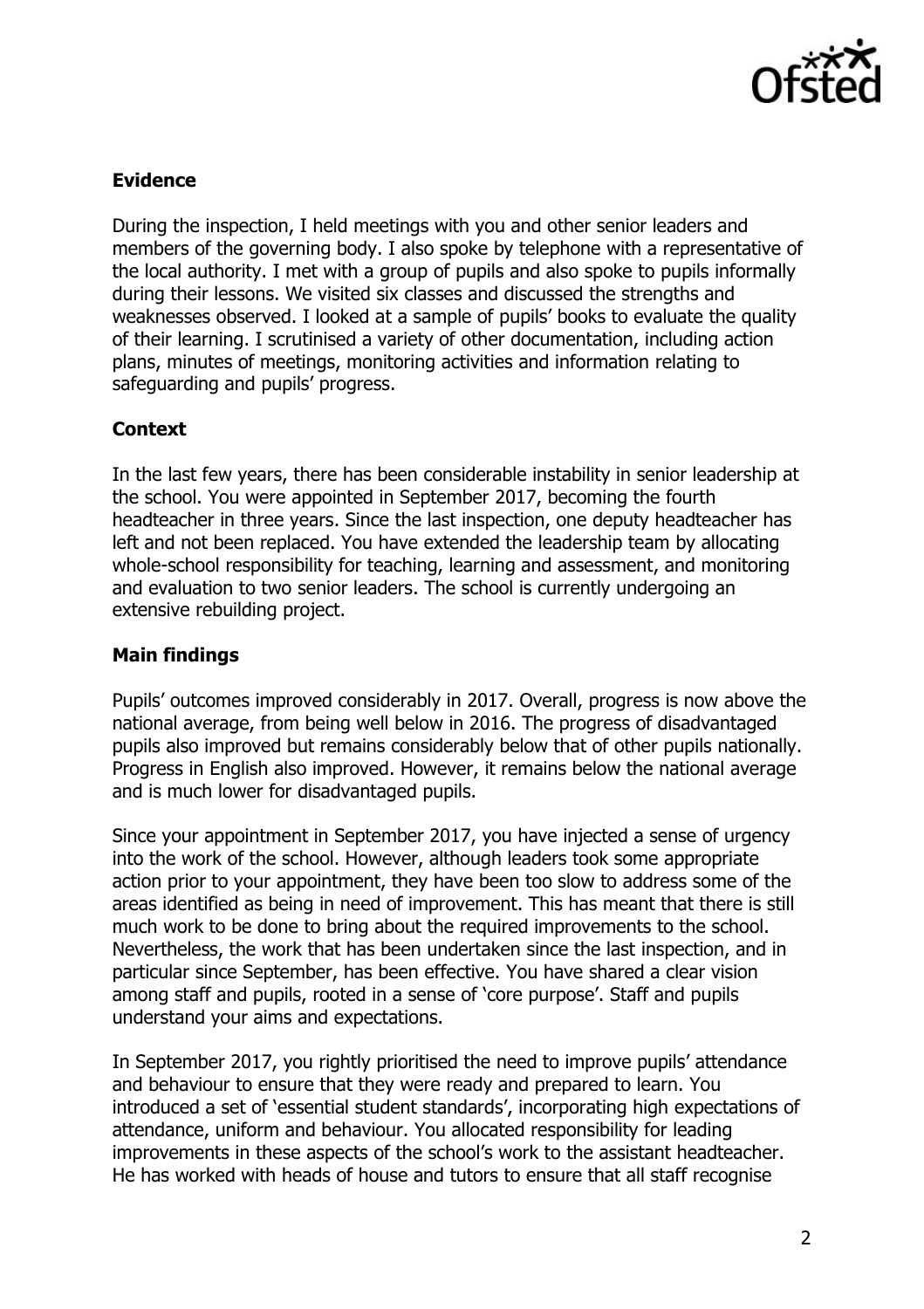

their responsibility in supporting pupils to improve their behaviour and attendance. Attendance is now more closely monitored than in the past. For example, tutors discuss attendance with individual pupils and heads of house meet with parents when concerns arise. Leaders have also devised a rewards strategy to celebrate high levels of attendance. Pupils say that they know that their attendance is closely monitored. They recognise the importance of attending regularly and appreciate the support they receive to overcome any barriers to regular attendance. Whole-school attendance, and that of disadvantaged pupils and those who have special educational needs and/or disabilities, has improved this year but it remains below the national average.

Behaviour has improved since the last inspection. There is a clear understanding of expectations of behaviour, both in lessons and around school. Leaders have introduced a hierarchical system of sanctions which is clearly understood by all. Pupils say that the majority of teachers follow this system and that behaviour in lessons has improved as a result. Pupils report few instances of low-level disruption in their lessons and the number of requests for 'on-call' senior staff to support staff in managing behaviour in lessons has reduced. You have also insisted that mobile phones are not used in school. This policy has been welcomed by pupils who recognise the improvements that this has made to their social relationships, as well as the reduction in disruption to their learning.

In October 2017, you created an internal 'seclusion' provision to reduce the need for issuing fixed-term exclusions. This facility provides both challenge and support for pupils to amend their behaviour. The number of fixed-term exclusions, including for disadvantaged pupils and those who have special educational needs and/or disabilities, has reduced since the last inspection and has reduced further since the introduction of the 'seclusion' facility. However, disadvantaged pupils and those who have special educational needs and/or disabilities are still disproportionately represented.

You have introduced a more robust, structured system of monitoring and evaluating the school's work. You meet fortnightly with senior and middle leaders to challenge them on individual pupils' progress, identifying those at risk of underachieving and agreeing actions to intervene. You have also introduced a whole-school, strategic approach to evaluating the quality of education provided by the school. For example, you have introduced a more detailed whole-school monitoring calendar. This applies greater focus on considering the impact of actions taken on improving pupils' progress than in the past.

Alongside the work to improve monitoring activities, you have ensured that the performance of staff is managed more robustly and is aligned to whole-school priorities. For example, all staff now have a target related to the impact of their feedback on pupils' progress. This is evaluated in departmental quality assurance activities, such as work scrutinies. However, monitoring activities at departmental level are not yet rigorous enough to bring about the required improvements; for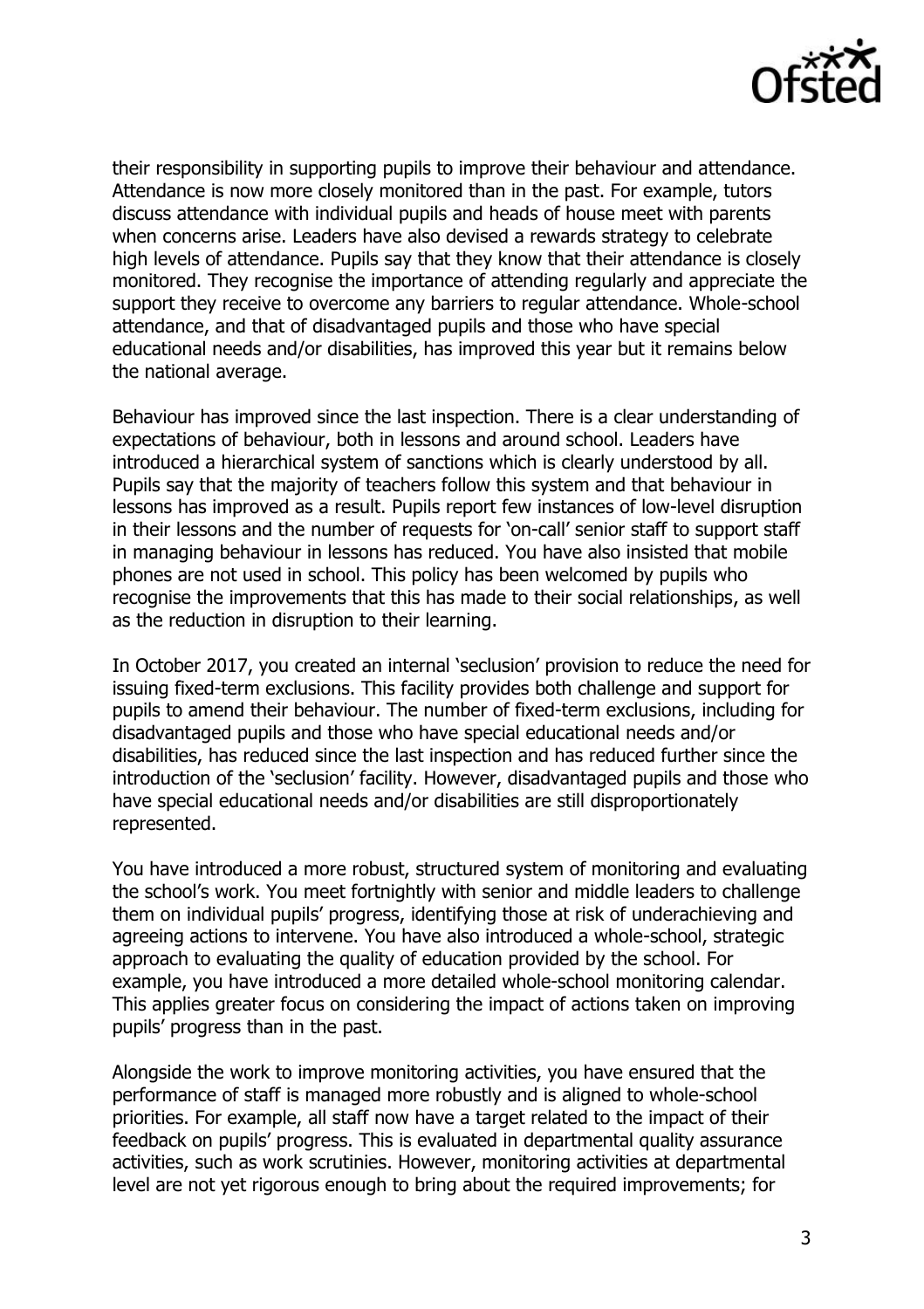

example, they do not always identify specific actions in response to weaknesses identified.

At the time of the last inspection, teachers were expected to plan lessons following the 'five pillars of Aldercar', detailing specific components required in each lesson. Following the inspection, leaders added a 'sixth pillar' regarding the expectation to plan to meet the needs of different groups of pupils. In the lessons we visited, there was very little evidence that teachers were meeting this expectation. In each class, pupils were working on the same activity, regardless of their differing abilities or needs. Work in pupils' books also indicated that teachers do not routinely use assessment information to plan to meet the needs of different abilities. You recognise that this is an urgent priority and have identified the need for additional training to ensure that all staff understand your expectations and how to achieve them in their practice.

You have identified the need to improve the quality of provision within the sixth form and have taken action to do so. For example, you are in the process of reviewing the curriculum to amend it to meet the needs of students. You have also incorporated the sixth form within whole-school monitoring activities. This has enabled you to identify specific required actions to bring about necessary improvements. You recognise the need for rapid improvement and are monitoring this closely.

The last inspection identified the need to undertake a review of the school's use of the pupil premium to assess how this aspect of the school's work could be improved. At the time of the monitoring visit, this review had not taken place and governors and leaders were unable to explain the delay. This is an urgent priority, particularly as disadvantaged pupils' progress remains considerably below that of other pupils. However, you have taken action to prioritise this aspect of the school's work by allocating responsibility to the assistant headteacher. In addition, you have identified middle leaders in each subject area to develop strategies to improve outcomes for disadvantaged pupils and who will act on the recommendations of the review once it takes place.

Governors have a clear understanding of the school's strengths and weaknesses. They recognise their responsibilities and are supportive of your actions to drive improvements. However, governors did not ensure that leaders took swift action following the last inspection. They have not provided sufficient challenge to hold leaders effectively to account, for example in ensuring that the pupil premium review was carried out.

### **External support**

The local authority has provided some effective support since the previous inspection, particularly in relation to working with individual staff. For example, school improvement officers have supported staff with developing schemes of